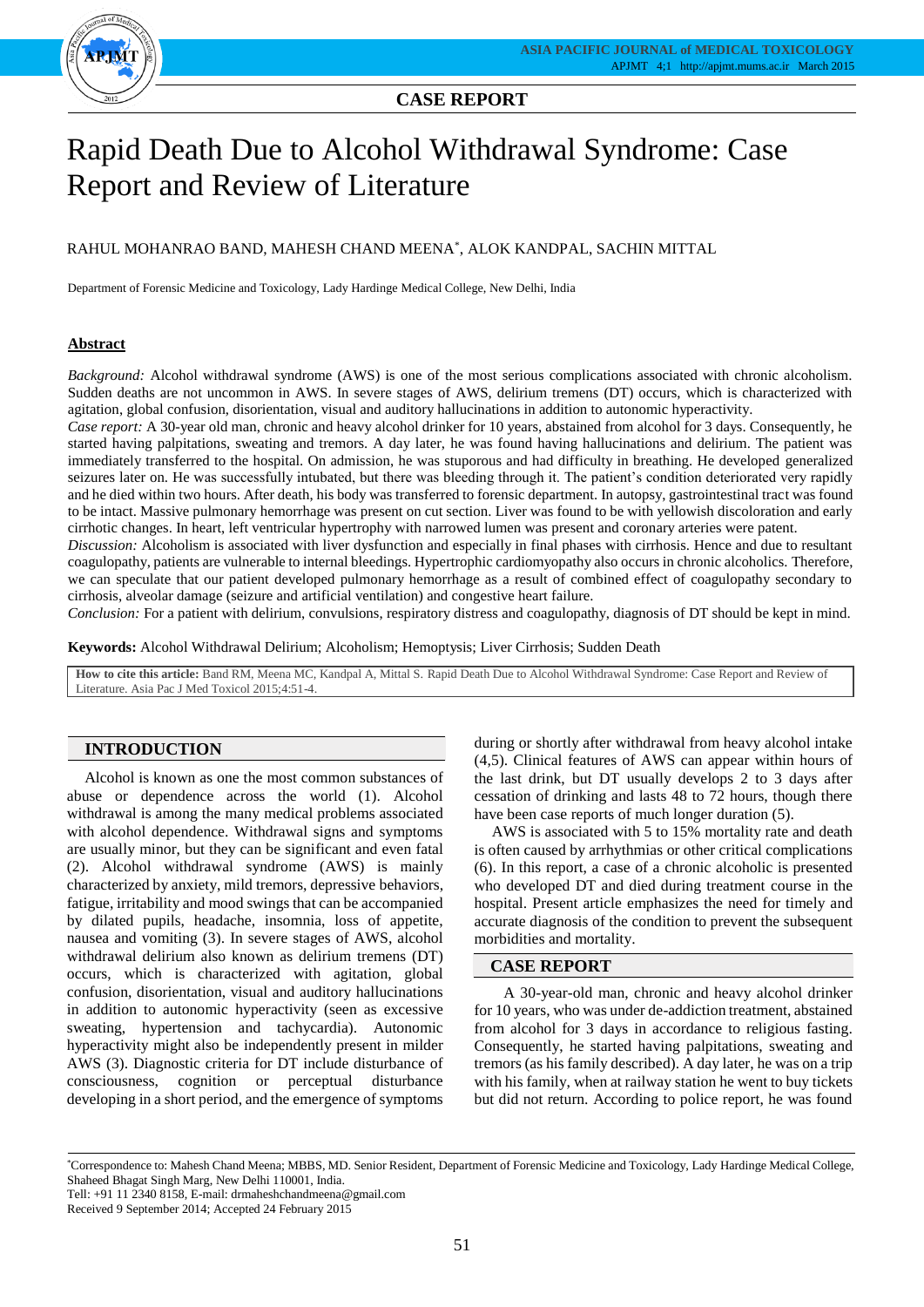wandering purposelessly around railway station area, talking to himself and in semi-nude condition with fecal soiling of the underwear. The patient was immediately transferred to the hospital. On admission to emergency department of lady Hardinge Medical College, he was stuporous (Glasgow coma scale: 7). In physical examination, he had tachycardia (110 beats/min), low blood pressure (90/60 mmHg), fever, and difficulty in breathing. He developed generalized seizures later on. He was successfully intubated on  $3<sup>rd</sup>$  attempt after sedation but there was bleeding through it. The patient had no history of any hemostatic disorders or systemic disease contributing to coagulopathy such as diabetes. The patient's condition deteriorated very rapidly and he died under treatment in two hours.

After death, his body was transferred to forensic department for autopsy to delineate the cause of death. In autopsy, fresh minor injuries related to about past 6 to 12 hours were found on the body. He had cyanosed nail beds. His gastrointestinal tract was found to be intact with about 50 mL of mucoid brownish fluid in stomach and no evidence of bleeding. Upper respiratory tract mucosa was stained with blood (Figure 1), and lower respiratory tract mucosa was filled with blood. Massive pulmonary hemorrhage was present on cut section (Figure 2). Liver was found to be with yellowish discoloration and early cirrhotic changes. Heart was found to have massive left ventricular hypertrophy of 3 cm width with narrowing of lumen (Figure 3). Coronary arteries were patent. Rest of the organs along with brain were congested. Visceral chemical analysis was negative for poisons.



**Figure 1.** Upper respiratory tract showing blood stained mucosa.

# **DISCUSSION**

## *Pathophysiology of alcohol withdrawal syndrome*

AWS is a set of clinical manifestations ranging from mild agitation to seizures or even death that occur on a continuum as a result of abrupt disuse or reduction of alcohol consumption (7). Researchers have made major progress in understanding the pathophysiology of alcohol addiction and withdrawal. They have found that gamma amino-butyric acid type-A (GABA-A) receptors and the N-methyl-D-aspartate (NMDA) receptors play critical roles in development of alcohol dependence/tolerance and the AWS (8). Alcohol consumption inhibits the excitatory NMDA receptors, which consequently reduces the release of the glutamate neurotransmitter. Following prolonged alcohol drinking, GABA-A receptor function decreases, and the NMDA receptors are up-regulated leading to tolerance (9,10). In the absence of alcohol, NMDA receptor function increases and the tonic inhibition provided by GABA-A receptors reduces. This "two-hit" phenomenon of increased excitation and loss of suppression leads to autonomic excitability and psychomotor agitation. There are other scientists who believe that the dysregulation of the dopaminergic system also plays a role in the emergence of AWS (11). Accordingly, increase in dopamine can presumably contribute to the hallucinations observed in AWS (12).

## *Clinical manifestations of alcohol withdrawal syndrome*

As mentioned, the spectrum of AWS manifestations ranges from a mild physiologic effect such as anxiety or agitation to seizures and death. More severe responses are seen in patients with underlying acute conditions or those with prior episodes of withdrawal, a phenomenon known as ''kindling'' (13). Sudden increase in adrenergic activity, manifested by increased catecholamine release, is the trigger of the most common signs including tachycardia, hypertension, and tremor. Clinical features of AWS may begin as soon as 6 to 8 hours after cessation of alcohol intake (14). Early manifestations include tremor, anxiety, palpitations, nausea, and anorexia. These signs and symptoms



**Figure 2.** Lung on cut section showing pulmonary alveolar hemorrhage.



**Figure 3.** Left ventricular hypertrophy with narrowed lumen.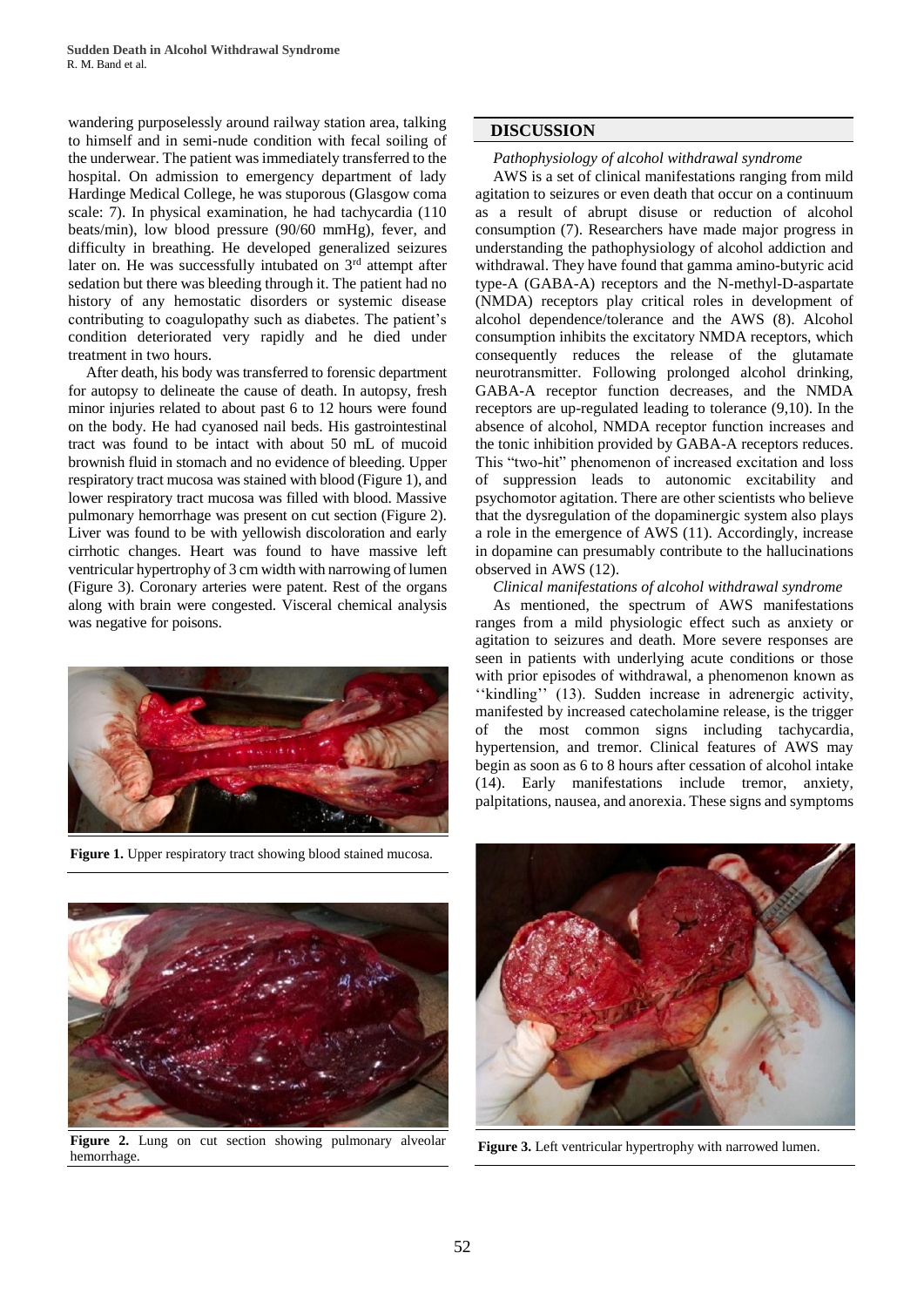typically subside after 24 to 48 hours. Alcohol withdrawal seizures are common in patients with chronic alcohol use and usually occur between 6 and 48 hours after decrease in alcohol use (12). Approximately 12 to 48 hours after cessation of alcohol use, alcoholic hallucinations may occur. Alcoholic hallucinations are characterized by visual, auditory, or tactile hallucinations and are hallmarked by an intact sensorium in contrast to DT (14).

In the same way, our patient had suffered from palpitation, tremors, sweating 1 to 2 days after cessation of drinking. On the third day, he developed hallucinations followed by reduced consciousness and finally DT. DT typically occur 48 to 96 hours after withdrawal of alcohol and is characterized by tachycardia, hypertension, low-grade fever, diaphoresis, and delirium. Approximately, 5% of patients experiencing AWS develop DT. Risk factors for the development of DT include a prolonged drinking history, previous episodes of DT, ages greater than 30 years, comorbid illness, and a greater number of days since last drink (12,15,16). The syndrome is associated with a 5% to 15% mortality rate and death is often caused by arrhythmias or other critical complications (e.g. pneumonia). Older ages, underlying lung diseases, hyperthermia, and comorbid liver disease are associated with an increased risk for mortality following DT (17). Death due to DT is typically seen 3 to 5 days following cessation of alcohol intake (17,18). Patients with DT exhibit increased oxygen consumption, respiratory alkalosis caused by hyperventilation, and subsequent decreased cerebral blood flow. As a result of associated hyperthermia, diaphoresis, tachypnea, and vomiting, DT also often led to dehydration. Hypokalemia is a common manifestation resulting from both renal and extra renal losses. Hypomagnesaemia is also common and may predispose patients to the development of seizures and arrhythmias. Hypophosphatemia may also be present and contribute to further complications (19).

The patient in our case report was transferred to the hospital by police with reduced consciousness having no applicable clinical history. DT as a differential diagnosis was not taken into account by treating physician at first. As the patient had massive hemorrhage through the endotracheal tube, more common etiologies such as bronchiectasis, lung cancer and primary coagulopathies rather than AWS were considered by the physician. Within few hours the patient succumbed to death due to hypoxia following pulmonary hemorrhage. In this regard, it should be noted that chronic alcoholism is associated with liver dysfunction and especially in final phases with cirrhosis. Hence and due to resultant coagulopathy, patients are vulnerable to internal bleedings (20,21). In autopsy of our patient, we found cirrhotic changes which can explain the cause of pulmonary hemorrhage. In addition, chronic alcoholics might be involved with vitamin K deficiency. This also explains their vulnerability to sudden untraumatized bleedings (22). Thrombocytopenia may also happen in severe AWS (23). Left ventricular hypertrophy might also be a contributing factor to our patient's death. Schmidt et al similarly reported cardiomyopathy as a cause of death in an alcoholic (24). Likewise, Yoshida et al reported a case of sudden death

due to DT in which gross and microscopic examination revealed fibrosis and fatty degeneration of liver and heart lesions (25). Therefore, we can speculate that our patient developed pulmonary hemorrhage as a result of combined effect of coagulopathy secondary to cirrhosis, alveolar damage (seizure and artificial ventilation) and congestive heart failure.

## **CONCLUSION**

AWS or DT should always be kept in the list of differential diagnoses when a disoriented, semi or unconscious patient with convulsions, respiratory distress and coagulopathy presents to an emergency department. In autopsy, sudden deaths due to alcohol withdrawal should be differentiated from other deliriant poisonous agents like cannabis, *Datura spp.*, etc.

# **ACKNOWLEDGEMENT**

We would like to thank all the physicians and staff of the Department of Forensic Medicine, Lady Hardinge Medical College, India, for their kind assistance.

**Conflict of interest:** None to be declared. **Funding and support:** None.

## **REFERENCES**

- 1. Balali-Mood M. Alcoholism the Worst Addiction. Asia Pac J Med Toxicol 2014;3:S3. [Abstract]
- 2. Vij K. Textbook of Forensic Medicine and Toxicology: Principles and Practice. 4th ed. New Delhi: Elsevier; 2008.
- 3. Reddy N, Murty OP. The Essentials of Forensic Medicine and Toxicology. 33rd ed. New Delhi, India: JayPee Brothers; 2014.
- 4. Buschbaum DG, Buchanan RG, Poses RM, Schnoll SH, Lawton MJ. Physician detection of drinking problems in patients attending a general medical practice. J Gen Intern Med 1992;7:517-21.
- 5. Mayo-Smith MF, Beecher LH, Fischer TL, Gorelick DA, Guillaume JL, Hill A, et al. Management of alcohol withdrawal delirium. An evidence-based practice guideline. Arch Intern Med 2004;164:1405-12.
- 6. O'Brien JM Jr, Lu B, Ali NA. Alcohol dependence is independently associated with sepsis, septic shock, and hospital mortality among adult intensive care unit patients. Crit Care Med 2007;35:345-50.
- 7. Di Castelnuovo A, Costanzo S, Di Giuseppe R, De Gaetano G, Iacoviello L. Alcohol consumption and cardiovascular risk: mechanisms of action and epidemiologic perspectives. Future Cardiol 2009;5:467-77.
- 8. Buck KJ, Hahner L, Sikela J. Chronic ethanol treatment alters brain levels of gamma-aminobutyric acidA receptor subunit mRNAs: Relationship to genetic differences in ethanol withdrawal seizure severity. J Neurochem 1991;57:1452-5
- Miller PM. Interventions for Addiction: Comprehensive Addictive Behaviors and Disorders. 1st ed. San Diego, USA: Academic Press; 2013.
- 10. Finn DA, Crabbe JC. Exploring alcohol withdrawal syndrome. Alcohol Health Res World 1997;21:149-56.
- 11. Seo D, Patrick CJ, Kennealy PJ. Role of Serotonin and Dopamine System Interactions in the Neurobiology of Impulsive Aggression and its Comorbidity with other Clinical Disorders. Aggress Violent Behav 2008;13:383-95.
- 12. McKeon A, Frye MA, Delanty N. The alcohol withdrawal syndrome. J Neurol Neurosurg Psychiatry 2008;79:854-62.